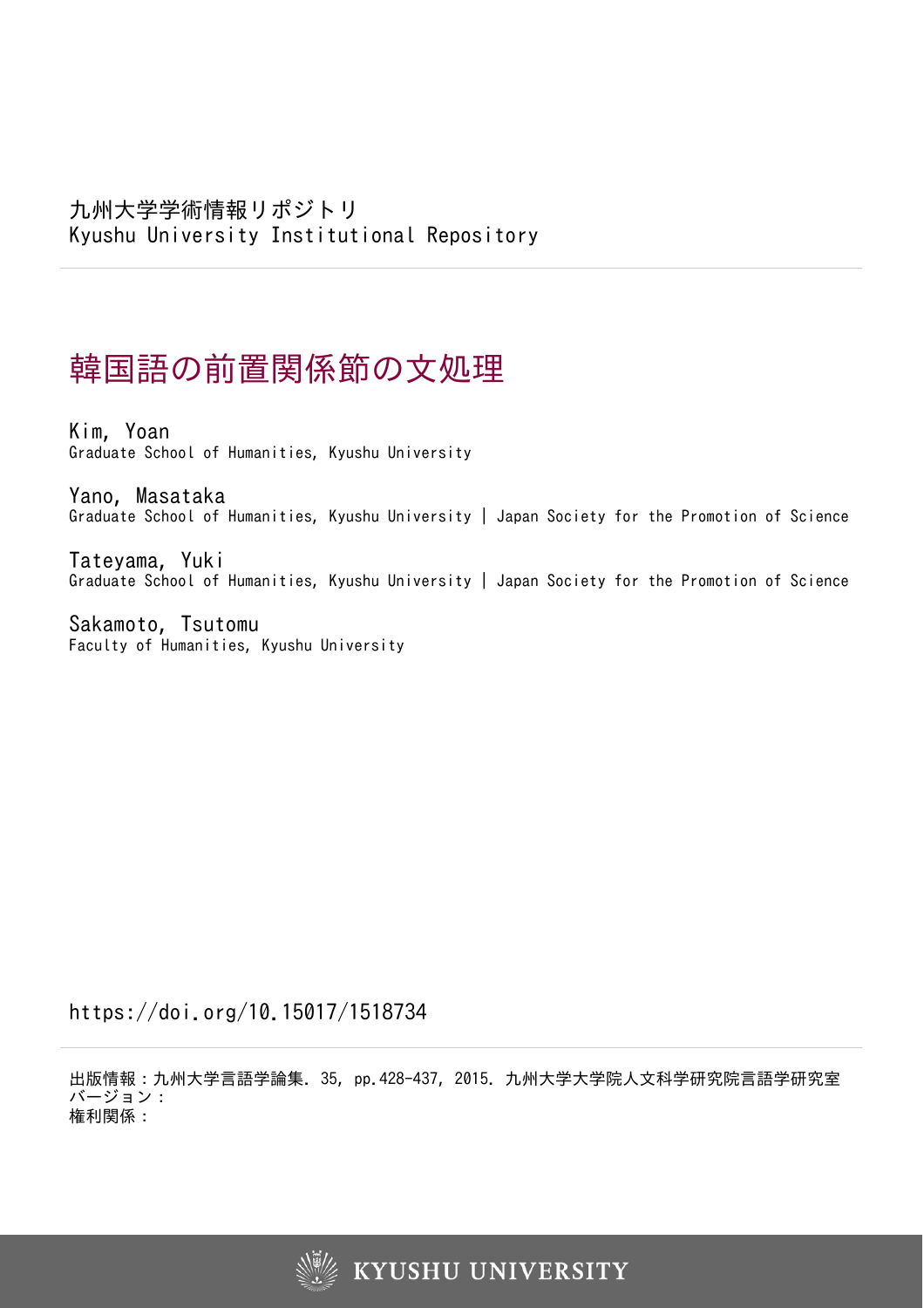## **Processing of Pre-nominal Relative Clauses in Korean <sup>1</sup>**

Yoan Kim<sup>1</sup>, Masataka Yano<sup>1, 2</sup>, Yuki Tateyama<sup>1, 2</sup>, and Tsutomu Sakamoto<sup>3</sup> ( <sup>1</sup>Kyushu University, Graduate School of Humanities, <sup>2</sup> Japan Society of the Promotion of Science, <sup>3</sup> Kyushu University, Faculty of Humanities)

masayano@kyudai.jp

Keywords: Korean, sentence processing, relative clauses, event-related potentials

## **1. Introduction**

Studies on universal grammar tend to center on common patterns of many languages or idealized linguistic competence. However, processing constraints can be one of the reasons behind universal conventions of language. As such, this study examined Korean sentences with relative clauses (RCs) to determine the universal and specific characteristics of Korean RCs from a processing perspective using an event-related brain potential (ERP) experiment.

(1) Research Question:

 $\overline{a}$ 

- a. What are the processing features of Korean RC comprehension?
- b. What causes processing difficulties with Korean RCs?

## **2. Previous Studies of Korean Relative Clauses: Kwon et al. (2013)**

One of the interesting observations with regard to RCs is that subject RCs (SRs) have been found to be more easily processed than object RCs (ORs) in languages with post-nominal RCs, such as English (King & Just, 1991; ERP: King & Kutas, 1995), Dutch (Frazier, 1987), French (Frauenfelder et al., 1980), and Russian (Polinsky, 2011). The results have been explained in two hypotheses: the

<sup>&</sup>lt;sup>1</sup> An earlier version of this paper was presented at the 149th Meeting of the Linguistic Society of Japan by Yoan Kim, who passed away in January 2015. Due to his tremendous contribution to this work, we acknowledge him as the first author.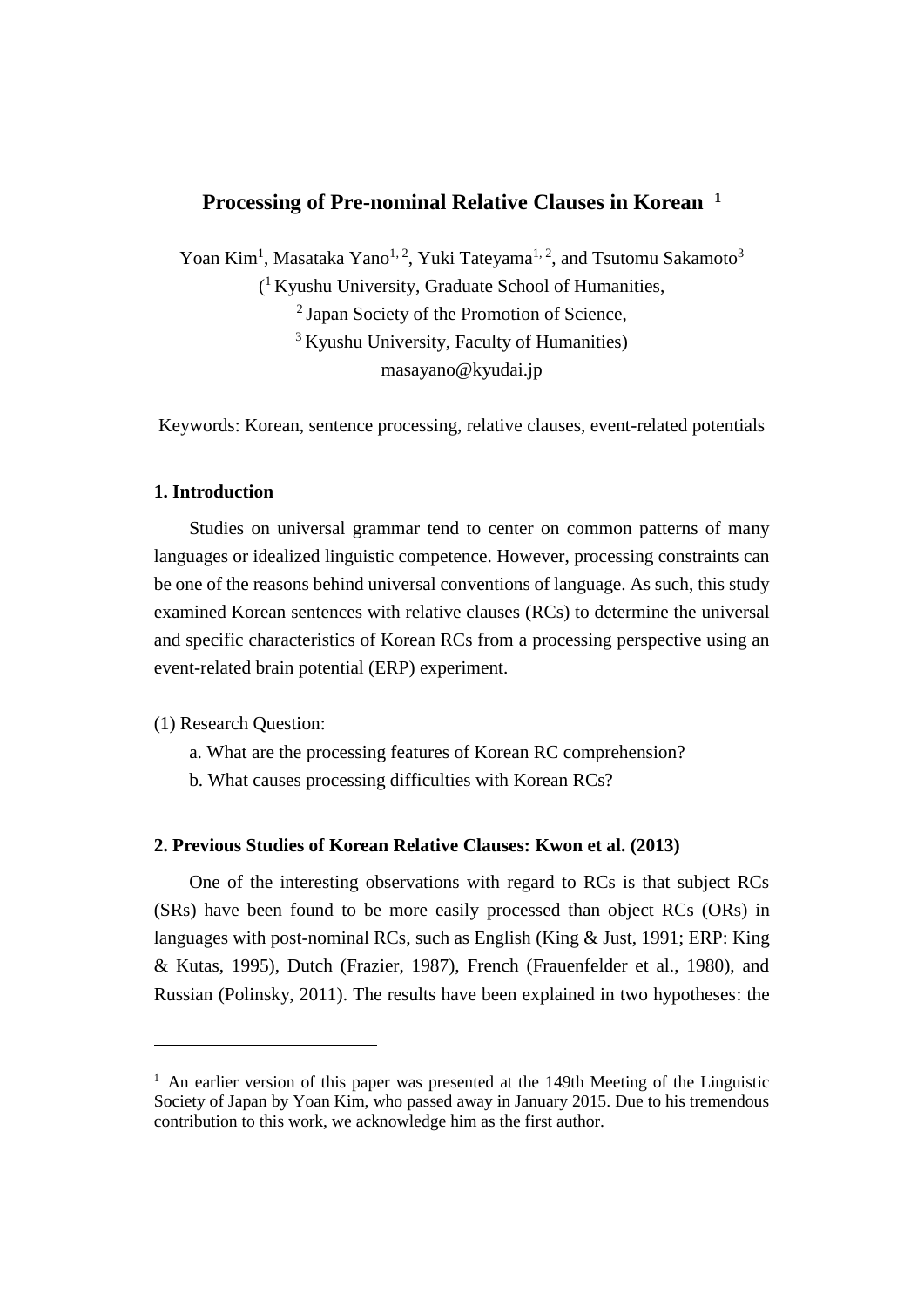Structural Distance Hypothesis (SDH) (O'Grady, 1997) and the Linear Distance Hypothesis (LDH) (Gibson, 2000). The SDH assumes that the integration of the filler and its gap becomes more difficult because an object gap is more deeply embedded than a subject gap in its syntactic structure. In the LDH, however, it is the linear distance between the filler and its gap that determines the cost of integration. In an ERP experiment, Kwon et al. (2013) attempted to determine whether the SR preference is observed in pre-nominal RCs and the causes of it in Korean.

(2) Experimental sentences used by Kwon et al. (2013)

- a. SR:  $\cdot$  i newspaper-GEN publisher-ACC secretly politically exploit-ADN senator-GEN office-to gang-NOM attacked.
	- 'Gangs attacked the office of the senator who secretly exploited the publisher of the newspaper for political reasons'
- b. OR: newspaper-GEN publisher-NOM  $\cdot$  i secretly politically exploit-ADN senatori-GEN office-to gang- NOM attacked.
	- 'Gangs attacked the office of the senator who the publisher of the newspaper secretly exploited for political reasons'

Their results revealed larger Left Anterior Negativity (LAN) at the embedded verb and the two following words (i.e., *iyongha-n uywoni-uy samwusil-ey*, 'exploit-ADN senator-GEN office-to') of ORs compared with SRs. The researchers found LAN with greater working memory costs for ORs than for SRs. The difference in the P600 component was not observed at the embedded verb position or the head noun (HN), which is inconsistent with other pre-nominal languages, such as Japanese (Ueno & Garnsey, 2008) and Chinese (Packard et al., 2011). This inconsistency might have arisen for procedural reasons. The experimental sentences used by Kwon and her colleagues have the following schematic form for RCs.

(3) Schematic form of (2a): [relative clause] NP1-GEN NP2

Their basic assumption is that NP1 is meant to be the HN of the RC. However, that is not necessarily the case because NP1 takes a genitive case marker in their experiment.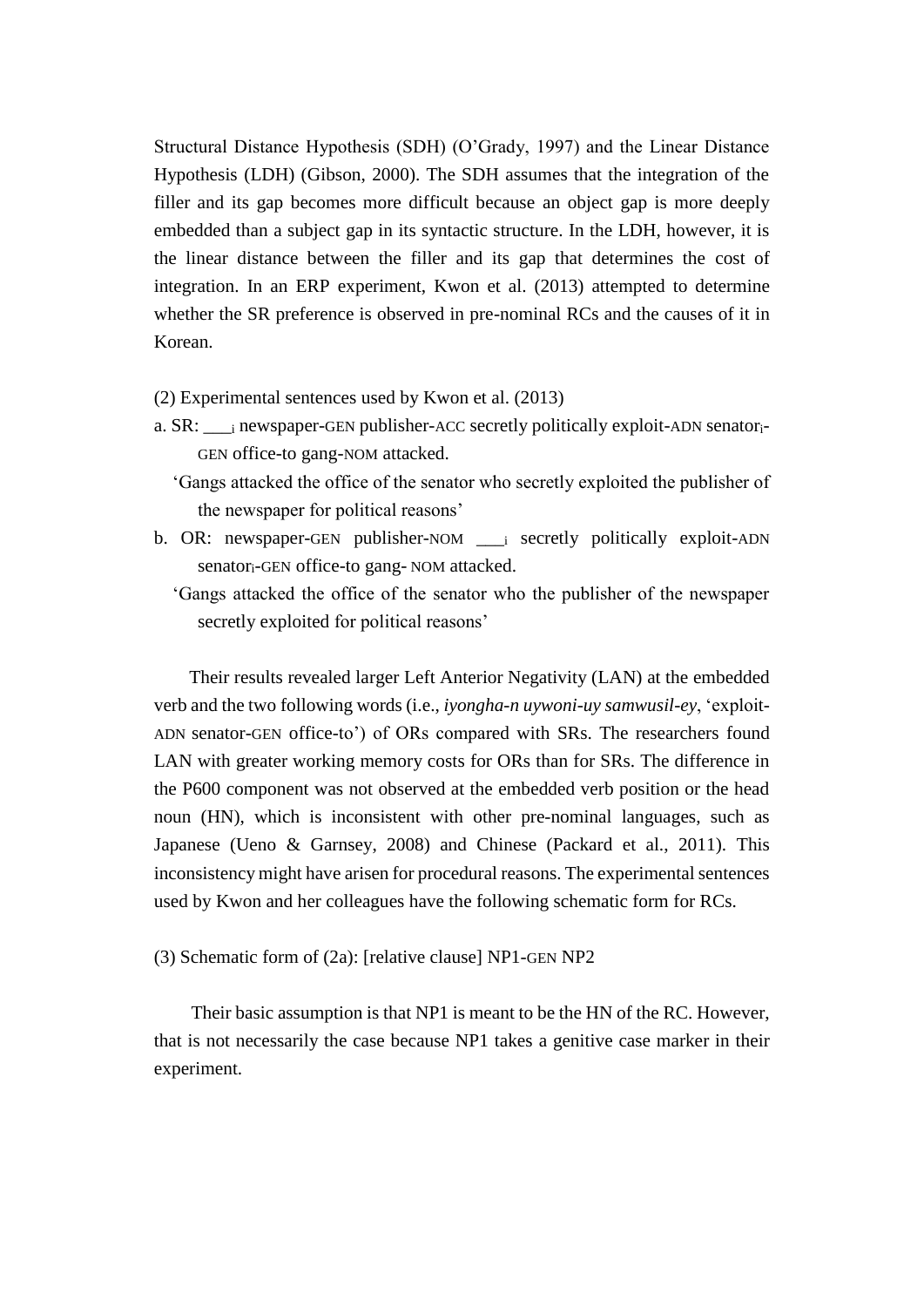(4) a. relative clause attached to  $NP1$  b. relative clause attached to  $NP2$ 



(4) shows that HN selection of 'NP1-GEN NP2' is structurally ambiguous. This claim is supported by experimental evidence from Lee and Kweon (2004), who observed the tendency to interpret NP2 as a modifier NP in Korean 'NP1-GEN NP2' constructions. In short, the processing characteristics of pre-nominal RC sentences of Korean are not yet clear, with the attachment ambiguity unresolved.

## **3. Experiment**

The current study uses the dative maker (bolded and italicized in (5)) for head nouns to avoid the issue of delayed or unfinished gap-filler integration.

| (5) Experimental Sentences |
|----------------------------|
|----------------------------|

|  | R <sub>1</sub> R <sub>2</sub> | R3             | R4 | R5.                                                                                                | R6  | R7 |
|--|-------------------------------|----------------|----|----------------------------------------------------------------------------------------------------|-----|----|
|  |                               |                |    | a. $SR: [{}_{RC} \quad$ i new senator-ACC attack-ADN persistent reporter. DAT rumor-NOM continued. |     |    |
|  |                               |                |    | The rumor was passed along to the persistent reporter [(who) attacked the new senator]'            |     |    |
|  | $R1$ $R2$                     | R <sub>3</sub> | R4 | R5.                                                                                                | R6. | R7 |
|  |                               |                |    |                                                                                                    |     |    |

b. OR:  $[RC \text{RC} \text{new senator-NOM} \_ \text{i} \text{attack-ADN}]$  persistent reporter<sub>i</sub>-DAT rumor-NOM continued. 'The rumor was passed along to the persistent reporter [(who) the new senator attacked]'

Ninety sets of subject and object relative clauses with dative head nouns were constructed as test sentences. Thirty sentences from each set were assigned to 3 lists using a Latin square design so that the participants saw either the SRs or ORs of the same set. In addition, 120 distractor sentences were added to the list.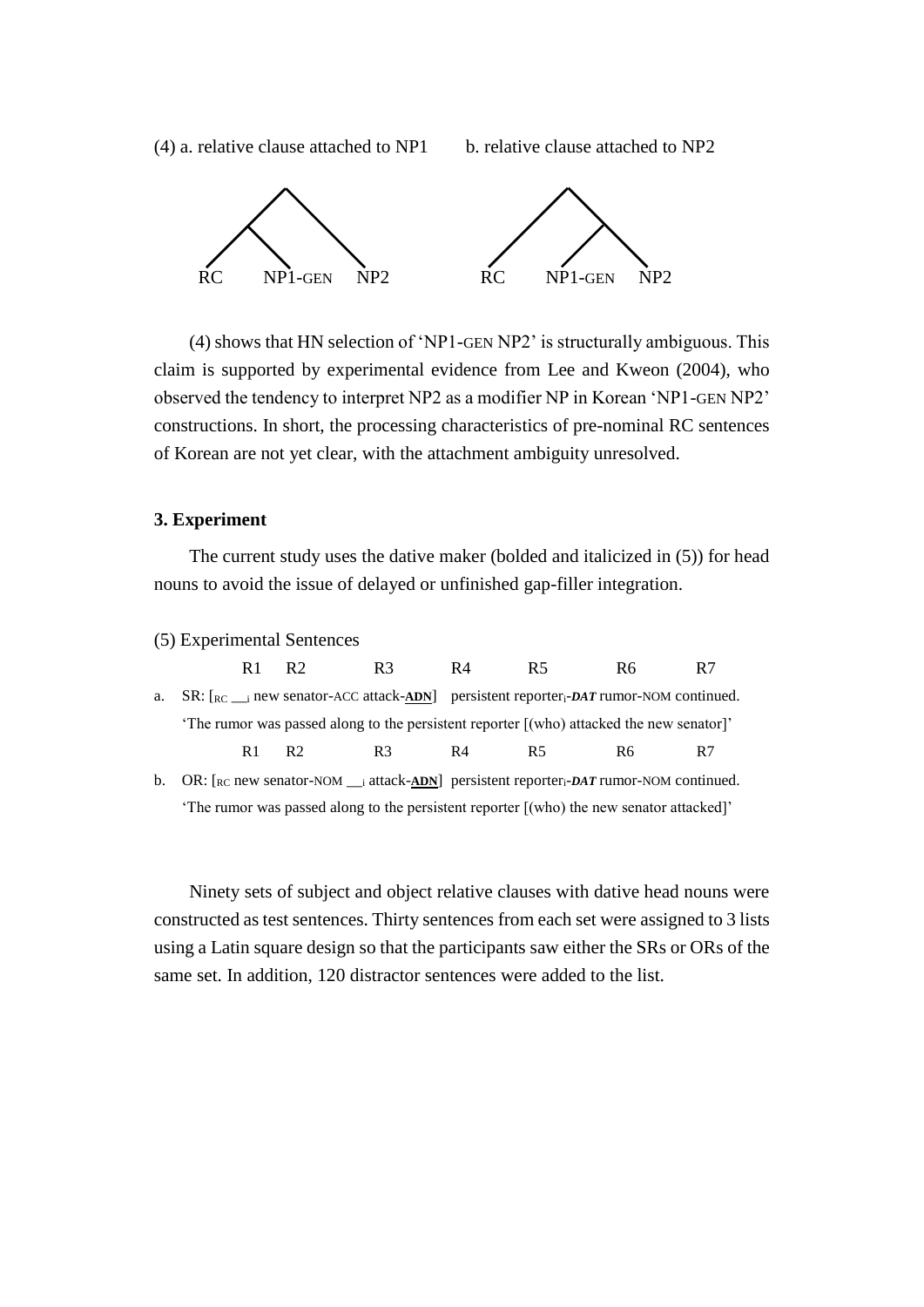## **3.1. Predictions**

(6) Hypothetical answers to the research questions

- a. The processing mechanism for activation and integration would be universal and reflected as corresponding ERP components of LAN (King & Kutas, 1995) and P600 (Kaan et al., 2000).
- b. The activation and integration cost would be determined by the filler-gap distance, either structural or linear. The SDH predicts a SR preference, while the LDH predicts that ORs are easier to process.

## **3.2. Procedures and participants**

The stimuli were presented randomly among the participants using Presentation 16.3 (Neurobehavioral Systems, Albany, CA, USA) in a noncumulative manner. The fixation point "+" was presented for 800 ms and was then followed by experimental sentences region by region. Each region was presented for 600 ms, with 800 ms stimulus onset asynchrony. Comprehension checks were given once every 3 sentences on average to ensure that the participants maintained focus. These checks were in the form of a declarative sentence and participants were asked to respond by pressing the YES/NO button.

### **3.3. Electrophysiological recording**

The electroencephalogram (EEG) was recorded from 19 positions, at Fp1, Fp2, F3, F4, C3, C4, P3, P4, O1, O2, F7, F8, T3, T4, T5, T6, Fz, Cz, and Pz according to the international 10–20 system (Jasper, 1958), using Nihon Kohden EEG-1200 and Ag electrodes. Reference electrodes were positioned on earlobes, and EEG was referenced off-line to the mean electrical activity recorded at those two electrodes. To detect blinks and eye movements for later rejection from averaging, additional electrodes were placed on the left side of and beneath the left eye. Impedances were kept below 5 kΩ. The EEG was amplified with a bandpass of 0.01 to 120 Hz, digitalized at 1000 Hz.

## **3.4. Results**

## **3.4.1. Behavioral data**

The data from 4 participants who could not satisfy the minimum averaging times in 25 out of 30 trials in any of the conditions were excluded from further analysis, in addition to the data from 2 participants whose mean accuracy rates were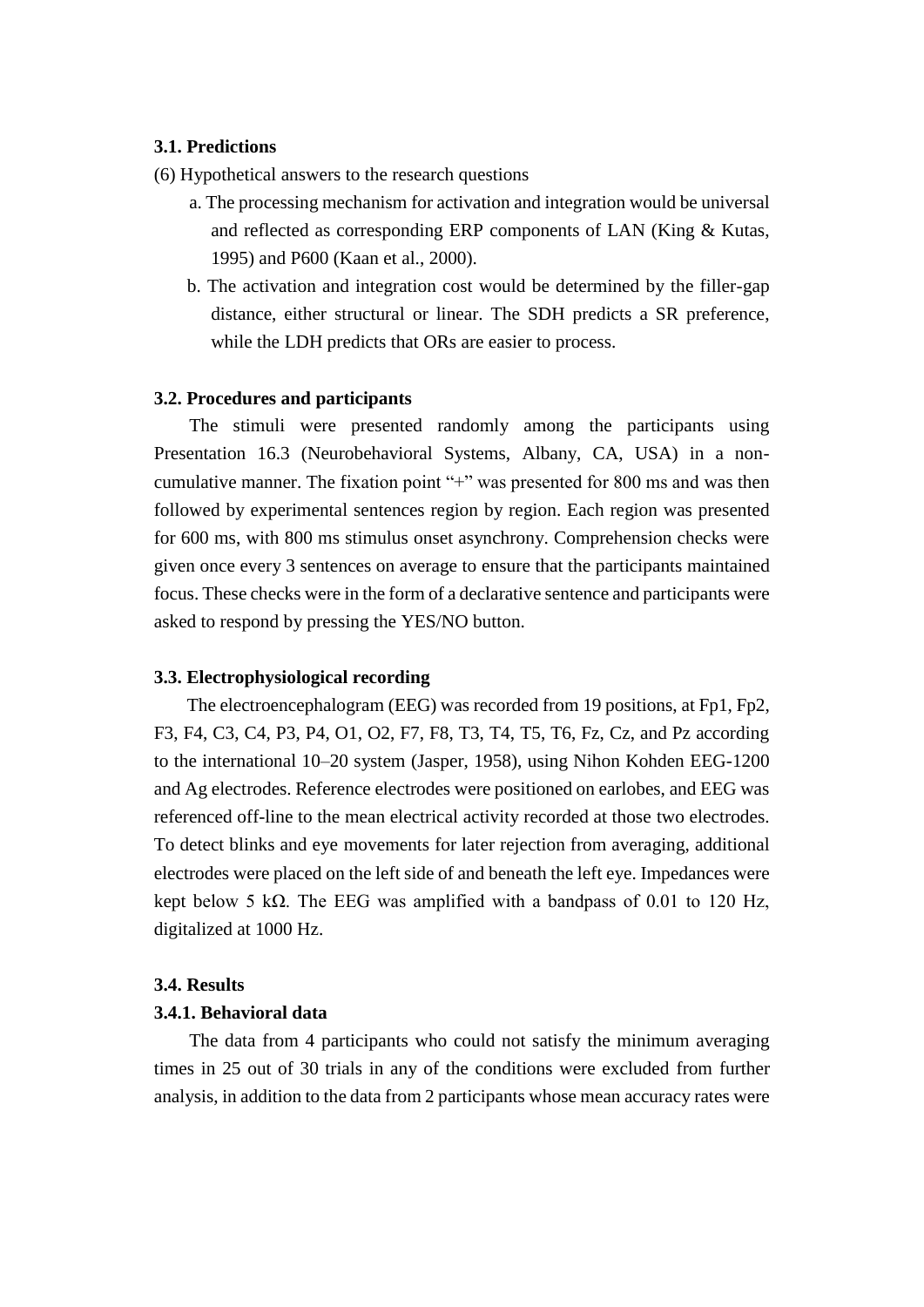below 65%. The mean accuracy of the remaining 18 participants was 80%. The mean accuracy difference between the target conditions was significant (SR: 66%, OR: 73%,  $t(17) = -3.1827$ ,  $p = .0054$ ), indicating that SRs were more difficult to comprehend than ORs.

#### **3.4.2. Electrophysiological data**

A repeated-measures ANOVA analysis was conducted with the factors Sentence Type  $(SR, OR) \times$  Electrodes Position (midline, parasagittal and temporal areas for distributional analysis).

## **Region 3**

ANOVAs were performed on the data in the 300–500 ms time window. At the midline, parasagittal, and temporal sites, the ANOVA revealed that the main effect of Sentence Type was significant, indicating greater negativity to SRs than to ORs (Midline: *F*(1, 17) = 8.6898, *p* = .0090, Parasagittal: *F*(1, 17) = 6.8771, *p* = .0178, Temporal:  $F(1, 17) = 6.3615$ ,  $p = .0219$ ). No significant interaction (Sentence Type × Electrodes Position) was observed in any area (all *p*s > .10).

## **Region 4**

ANOVAs were performed on the data in the 400–900 ms time window. At midline, there was a marginally significant interaction of Sentence Type  $\times$ Anteriority  $(F(2, 34) = 3.6542, p = .0608)$ . Post-hoc analysis showed that the ERP of the SR condition was significantly more positive than that of the OR condition at Pz. At the temporal and parasagittal sites, neither the main effect of Sentence Type nor the interaction of Sentence Type  $\times$  other factors was significant (all *ps*)  $> .10$ ).

## **4. Discussion**

#### **4.1. The negativity in R3**

R3 marks where the parser recognizes that the sentence being processed could contain a relative clause because of the adnominal marker and the gap information accordingly activated. The greater negativity for SR seems to support the OR preference and the LDH as an explanation. This interpretation, however, requires additional considerations because the previous research of Korean RCs showed the opposite result.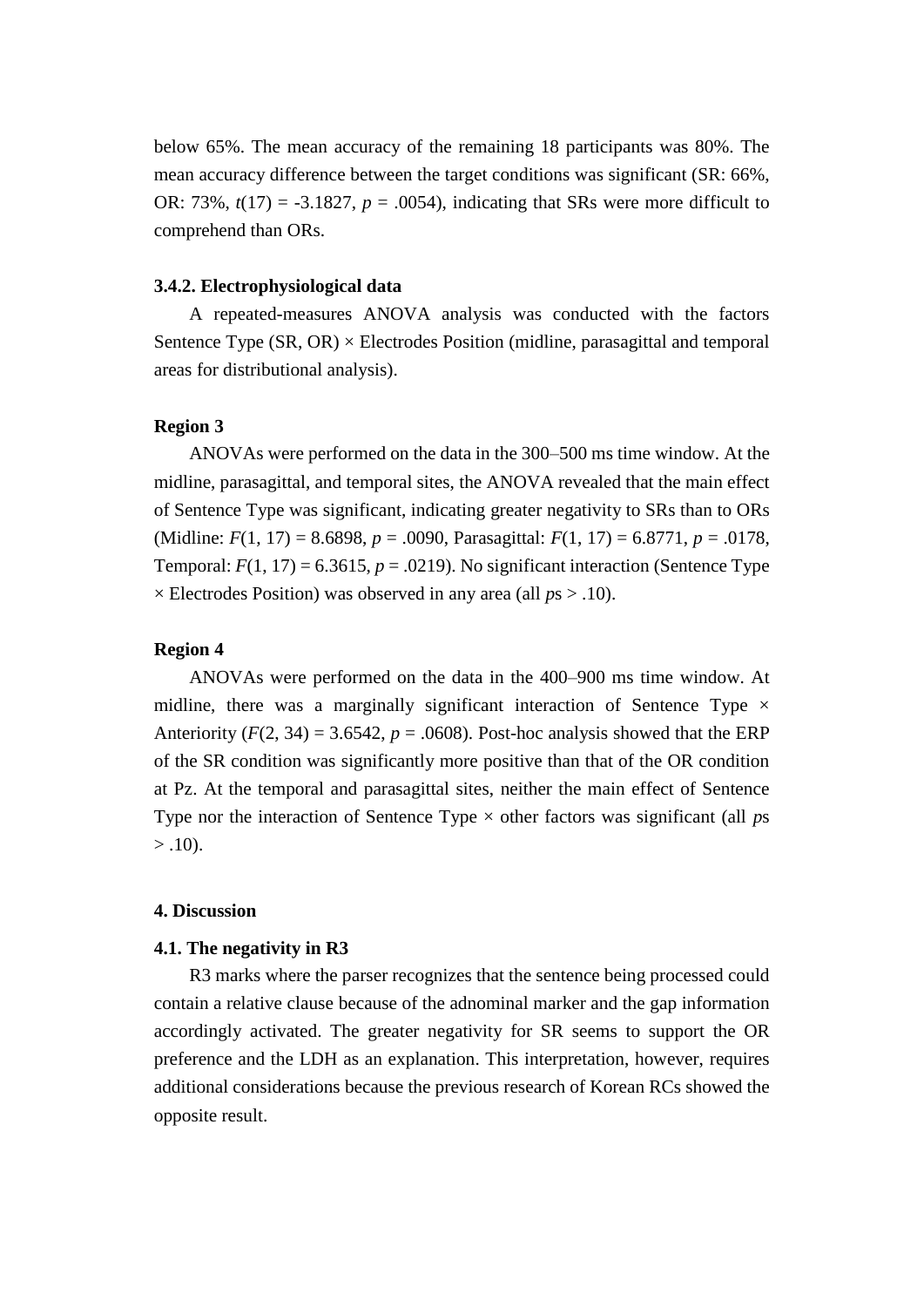One possibility to account for the SR preference in Kwon et al. (2013) would be the difference power of the case markers before the embedded verbs, that is, the nominative marker '*-i/-ka*' and the accusative marker '*-(l)ul*'. First, the difference causes experimental participants to be 100% certain that transitive verbs that take a human object would follow when they saw the accusative marker of SRs. That is not the case for the nominative marker of ORs, as intransitive verbs or transitive verbs with a non-human object can follow in distractor sentences, as in (7).

- (7) Distractor sentences taking intransitive verbs or transitive verbs with a nonhuman object
	- a. Mon-NOM morning-at the.park-to walk-ACC go-HON-PST-DECL 'Mom went to the park for a walk.'
	- b. morning-in people-NOM rice-ACC eat-PST-DECL 'In the morning, people ate a meal.'

The case markers can provide another clue for the following ADN marker of embedded verbs. Both the target sentences have embedded clauses, but it is only the accusative marker of SRs that can signal embedded verbs with the ADN marker. In the case of OR, the sequence of 'NP-GEN NP-NOM' was shared by other distractor sentences, as in (8).

(8) Distractor sentences taking an adverbial ending for embedded verbs

Gallery-GEN representative-NOM international exhibition-at highly evaluated-because …

'Because the representative of the gallery evaluated (him) highly at the international exhibition …'

Overall, it can be said that the SR preference in R5 of Kwon et al. might be explained by the greater predicting power of the case markers in R2 of SRs compared with that of ORs. The current experiment controlled the types of verbs and the attached morpheme as (i) all verbs in R3 are transitive verbs taking a human object, (ii) the verbs in R3 of both SRs and ORs evenly take an ADN marker or a declarative ending, and (iii) the same number of arguments drop sentences that are added as distractors to each condition. Given that the possible cause of the opposite result has been explored, the greater negativity in response to SRs can be the result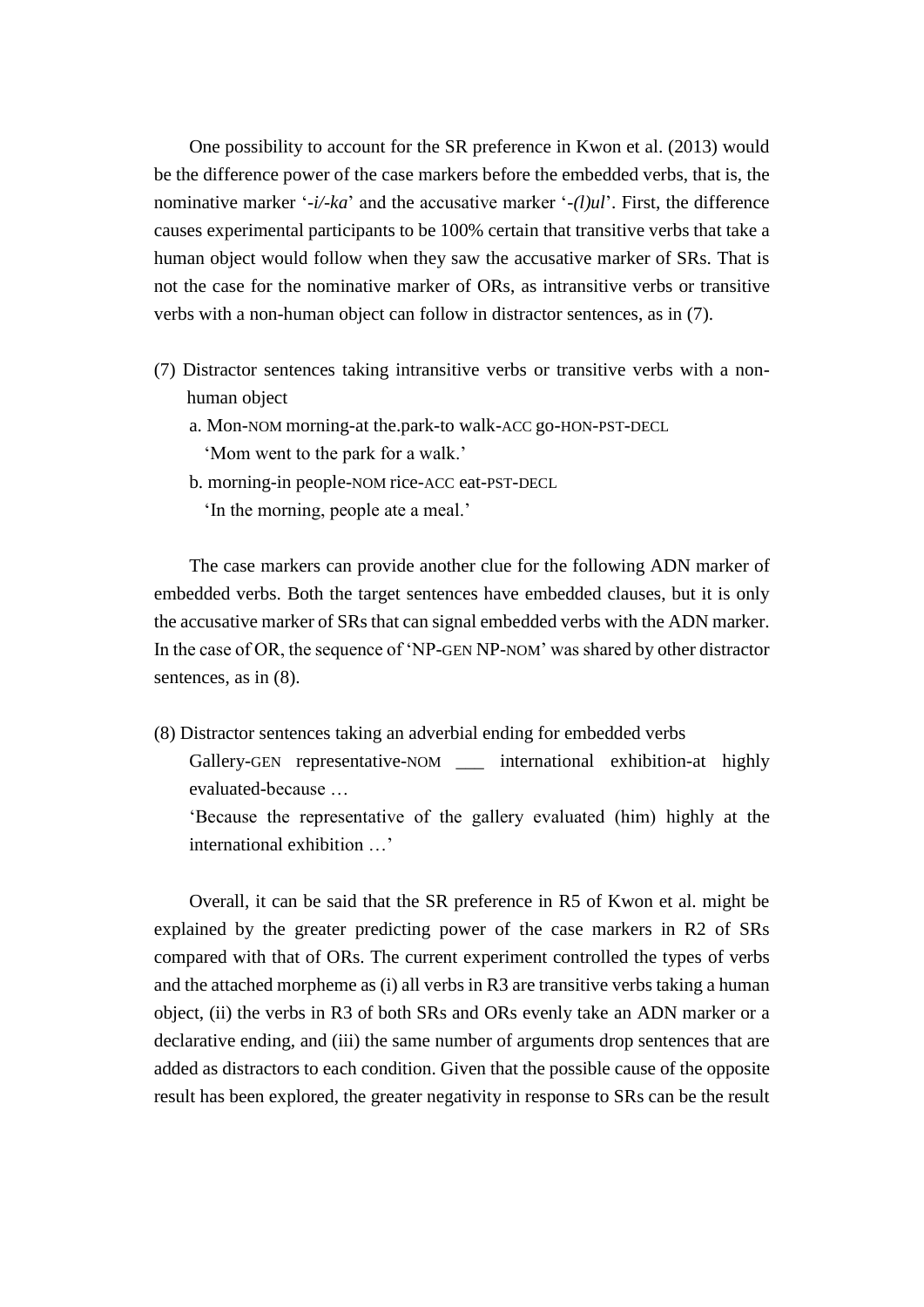of differences in activation cost, and the result supports the OR preference and linear distance hypothesis.

## **4.2. The positivity in R4**

The positivity in R4 is the difference from the integration P600 of Kaan et al. (2000) in that the former appears before the filler position, while the latter appears at the integration site. In fact, the type of P600 before the filler position has been observed in other gap-filler dependencies (Japanese: Yano et al., 2014; Chinese: Packard et al., 2011). Yano et al. (2014) found a larger P600 component in the embedded verb position ('*kaihousita-nowa'*, nursed-nowa) of object cleft sentences in (9), which can be explained in the following way.

(9) Japanese cleft constructions in Yano et al. (2014)

a. SCs: Last year <S-gap> Ichiro-ACC carefully nursed-nowa Takeuchi-Ms.- COP.

'It is Ms. Takeuchi who nursed Ichiro carefully last year.'

b. OCs: Last year Ichiro-NOM <O-gap> carefully nursed-nowa Takeuchi-Ms.- COP.

'It is Ms. Takeuchi whom Ichiro nursed carefully last year.'

The cleft marker 'nowa' in (9) within the experimental context signals that the following word is a filler and seems to facilitate theta role assignment incrementally. The same might be true of the personality adjectives in R4 of the current target sentences. Korean adjectives have the same word ending as an adnominal marker, and the marker signals that an NP will follow. Some might say that the embedded verbs in R3 also have the ADN marker but lack the type of P600 effects in R4. Both the presence and absence can be explained as follows: the ADN marker '*-n*' only predicts that an NP will follow but does not care whether the NP is a filler, as in (10a), or not, as in (10b). The personality adjectives of R4, however, do not allow a complementizer to follow in the current context, as in (10b), and thus effectively confirm that the following word will be a filler even before its actual input. For this reason, P600 was assumed to be observed in R4 before the filler and after the embedded verb. In addition, the greater positivity in response to SRs can be said to be the result of a difference in the integration cost, and the result supports the OR preference and the linear distance hypothesis.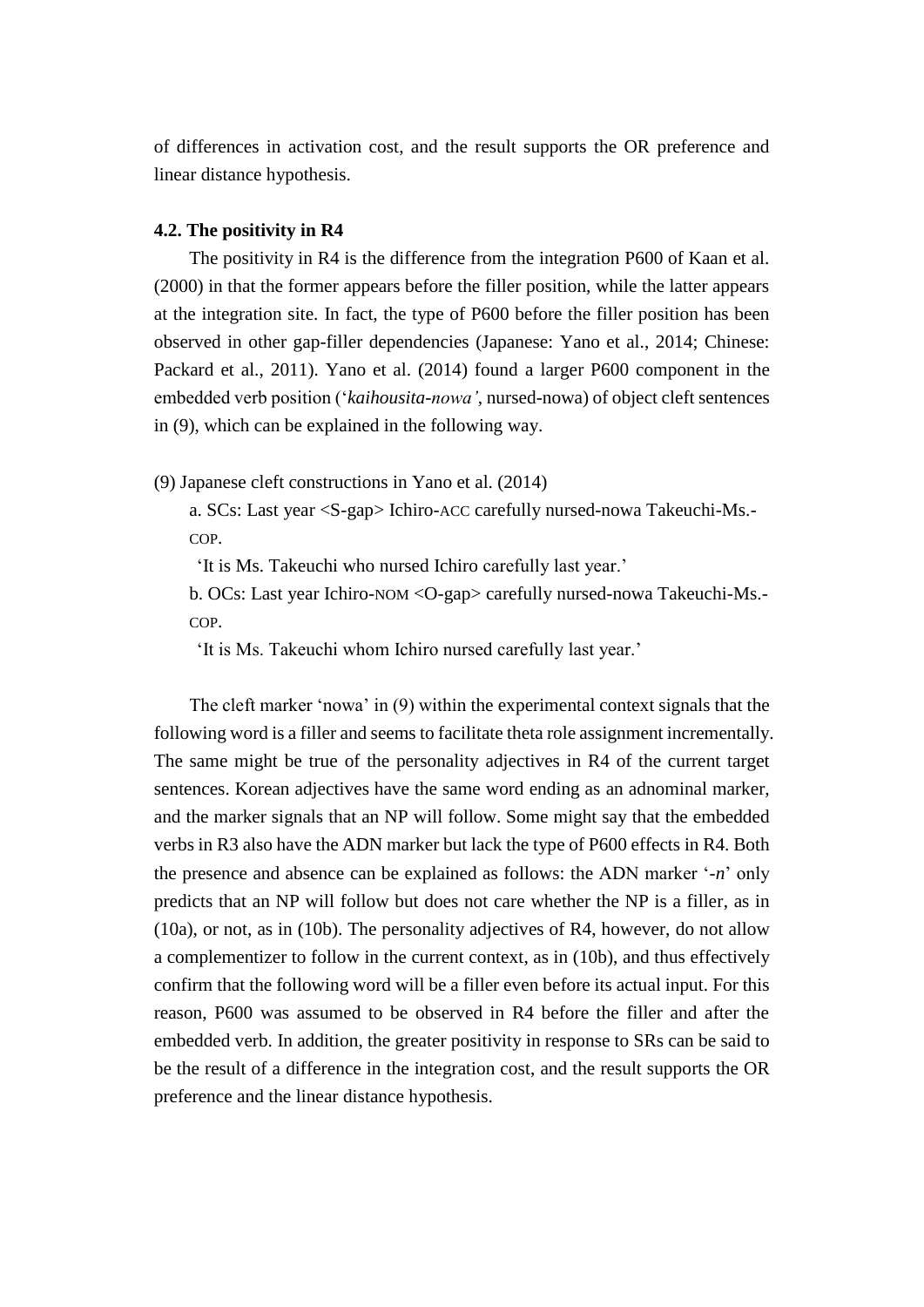(10) a. RC:

[ \_\_<sup>i</sup> new senator-ACC attacked-**ADN**] persistent reporteri-*DAT* rumor continued 'The rumor was passed along to the persistent reporter [(who) attacked the new senator].'

b. CC:

[reporter-NOM senator-ACC attacked-**ADN**] persistent fact-NOM known.

'\*The persistent fact that [the reporter attacked the new senator] became known.'

This research can thus answer research question (1). In sum, first, the processing mechanism for activation and integration is universal and is reflected as corresponding ERP components of LAN and integration P600: it also shows the predictive and incremental processing feature of the parser. Second, the activation and integration cost is determined by the linear distance between a filler and its gap.

## **References**

- Frauenfelder, Ull, Juan Segui, and Jacques Mehler (1980) Monitoring around the relative clause, *Journal of Verbal Learning and Verbal Behavior*, 19, 328–337.
- Frazier, Lyn (1987) Syntactic processing: evidence from Dutch, *Natural Language and Linguistic Theory*, 5(4), 519–559.
- Gibson, Edward (1998) Linguistic complexity: Locality of syntactic dependencies, *Cognition*, 68(1), 1–76.
- Kaan, Edith, Anthony Harris, Edward Gibson, and Phillip Holcomb (2000) The P600 as an index of syntactic integration difficulty, *Language and Cognitive Processes*, 15, 159–201.
- King, Jonathan W. and Marta Kutas (1995) Who did what and when? Using word and clause level ERPs to monitor working memory usage in reading, *Journal of cognitive neuroscience*, 7(3), 376–395.
- King, Jonathan, and Marcel Adam Just (1991) Individual differences in syntactic processing: the role of working memory, *Journal of Memory and Language*, 30(5), 580–602.
- Kwon, Nayoung, Maria Polinsky, and Robert Kluender (2013) Subject/object processing asymmetries in Korean relative clauses: evidence from ERP data, *Language*, 89(3), 537–585.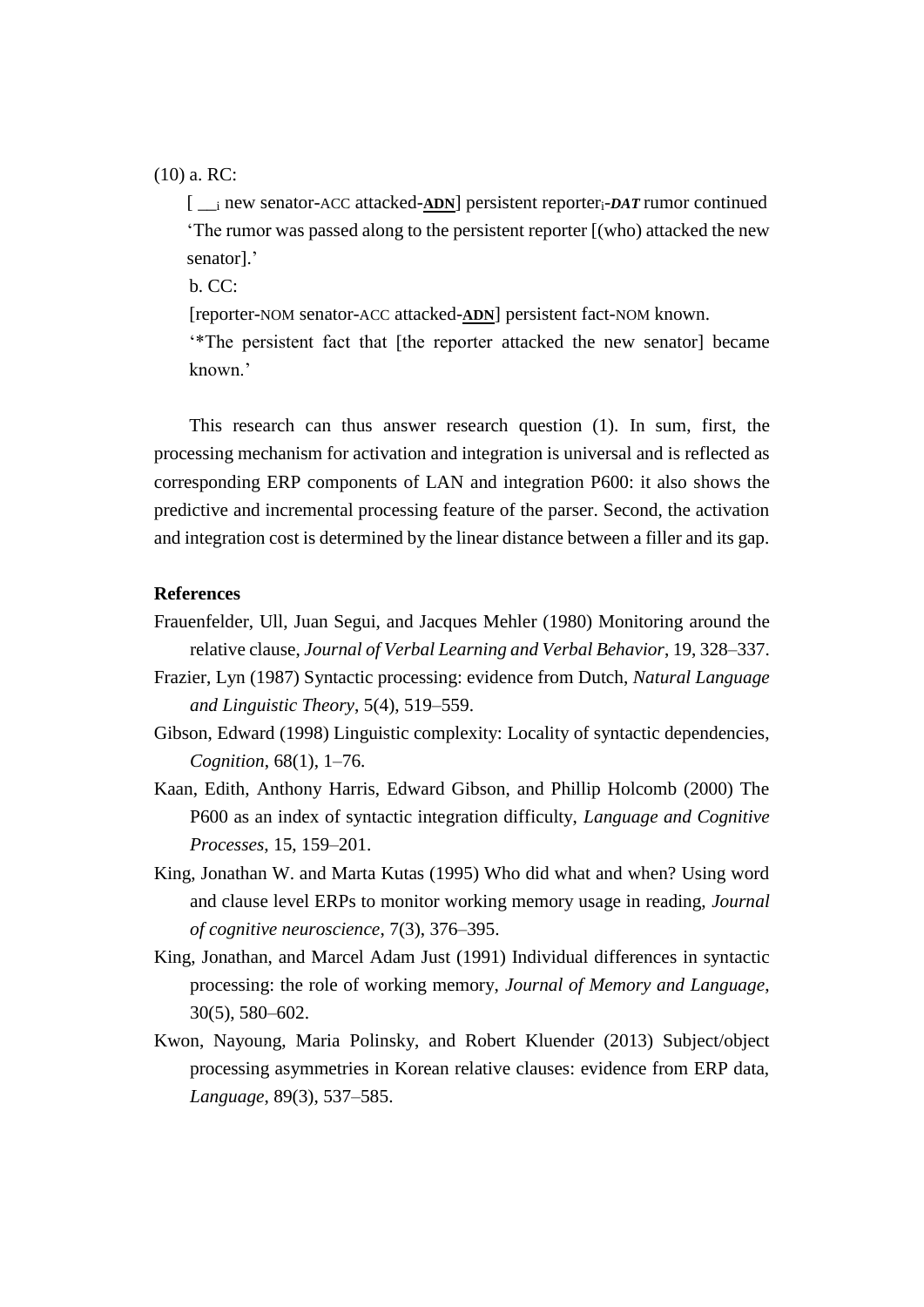- Lee, Dami, and Soo-ok Kweon (2004) A sentence processing study of relative clause in Korean with two attachment sites, *Discourse and Cognition*, 11(2), 126–141.
- O'Grady, William (1997) *Syntactic development*. Chicago: University of Chicago Press.
- Packard, Jerome L., Zheng Ye, and Xiaolin Zhou (2011) Filler-gap processing in Mandarin relative clauses: evidence from event-related potentials. In Hiroko Yamashita, Yuki Hirose, Jerome Lee Packard (eds.), *Processing and producing head-final structures*, 219–240. Amsterdam: Springer.
- Polinsky, Maria (2011) Reanalysis in adult heritage language: new evidence in support of attrition, *Studies in Second Language Acquisition*, 33, 305–328.
- Ueno, Mieko, and Susan M. Garnsey (2008) An ERP study of the processing of subject and object relative clauses in Japanese, *Language and Cognitive Processes*, 23(5), 646–688.
- Yano, Masataka, Yuki Tateyama, and Tsutomu Sakamoto (2014) Processing of Japanese cleft constructions in context: evidence from event-related brain potentials, *Journal of Psycholinguistic Research*, DOI: 10.1007/s10936-014- 9294-6.